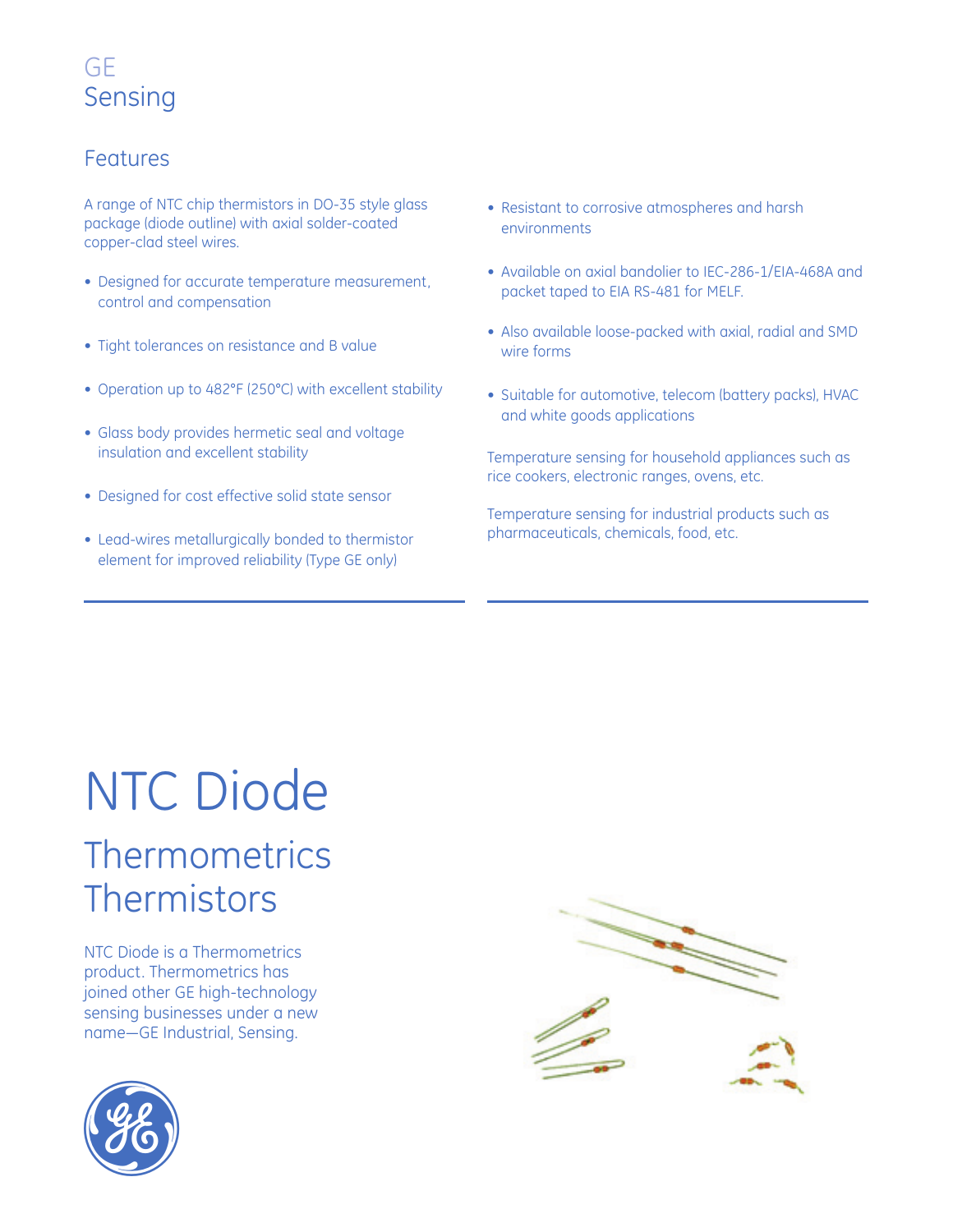# Type DK Specifications

Chip thermistor in DO-35 glass package

### **Options**

- Other resistance values within the ranges shown; e.g. code DKA302\*2 for 3000  $\Omega$  ±2% at 77°F (25°C)
- Reference temperatures in the range 0°F to 302°F (-18°C to 150°C)
- Operation to 572°F (300°C) (no solder coating on wires)
- Wire lengths 0.16 in to 1.26 in (4 mm to 32 mm)  $\pm 0.04$  in ( $\pm 1$  mm) for DK-N; up to 1.02 in (26 mm) for DK-H

### Coding

Replace \* in the codes shown below as follows:

- Axial, loose-packed: N
- Axial, bandoliered: B
- Radial, loose-packed: H
- Surface mount, loose-packed: M



- Operating temperature: -40°F to 482°F (-40°C to 250°C)
- Thermal time constant: 7 seconds (cooling in air)
- Dissipation factor: 3.0 mW/K
- Mass: 0.2 g
- Packing/MOQ: 1000/box (loose) 5000/reel (bandoliered)

| $R25\Omega$                                         | Material<br>system       | B 25/85 K    | Code<br>$R25 + 1%$ | Code<br>$R25 + 2%$ | Code<br>$R25 + 3%$ | Code<br>R25 ±5% | Code<br>R25 ±10%   |
|-----------------------------------------------------|--------------------------|--------------|--------------------|--------------------|--------------------|-----------------|--------------------|
| 2000                                                | $\overline{c}$           | $3540 + 1%$  |                    | DKA202*2           | DKA202*3           | DKA202*5        | DKA202*10          |
| 5000                                                | $\overline{\mathcal{L}}$ | $3540 + 1\%$ |                    | DKA502*2           | DKA502*3           | DKA502*5        | DKA502*10          |
| 10,000                                              | $\overline{c}$           | $3540 + 1%$  |                    | DKA103*2           | DKA103*3           | DKA103*5        | DKA103*10          |
| 10,000                                              | 5A                       | $3730 + 2\%$ |                    |                    | DKC103*3           | DKC103*5        | DKC103*10          |
| 12,000                                              | 5A                       | $3730 + 2\%$ |                    | DKC123*2           | DKC123*3           | DKC123*5        | DKC123*10          |
| 10,000                                              | 3                        | $3960 + 1%$  | DKF103*1           | DKF103*2           | DKF103*3           | DKF103*5        | DKF103*10          |
| 20,000                                              | 3                        | $3960 + 1%$  | DKF203*1           | DKF203*2           | DKF203*3           | DKF203*5        | DKF203*10          |
| 30,000                                              | 3                        | $3960 + 1%$  | DKF303*1           | DKF303*2           | DKF303*3           | DKF303*5        | DKF303*10          |
| 50,000                                              | 3                        | $3960 + 1%$  | DKF503*1           | DKF503*2           | DKF503*3           | DKF503*5        | DKF503*10          |
| 100.000                                             | 3                        | $3960 + 1%$  | DKF104*1           | DKF104*2           | DKF104*3           | DKF104*5        | DKF104*10          |
| 200,000                                             | G                        | $4263 + 2\%$ |                    |                    |                    | DKG204*5        | DKG204*10          |
| 500,000                                             | D                        | $4573 + 2\%$ |                    |                    |                    | DKD504*5        | DKD504*10          |
| 1,000,000 D                                         |                          | $4573 + 2\%$ |                    |                    |                    |                 | DKD105*5 DKD105*10 |
| See separate tables for resistance-temperature data |                          |              |                    |                    |                    |                 |                    |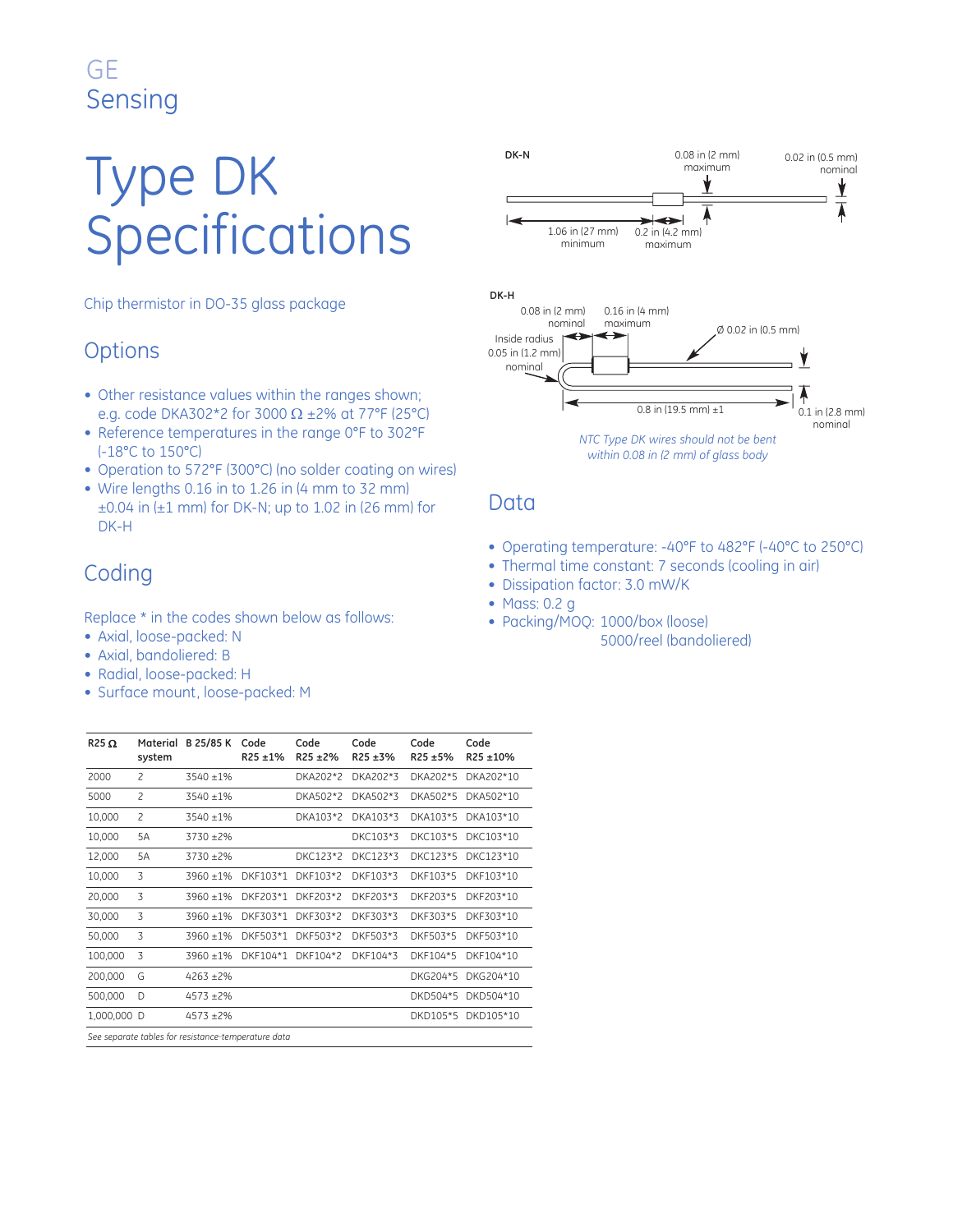# Type DKM Specifications

Glass encapsulated SMD thermistor

#### **Description**

A range of thermistors in DO-35 style glass package (diode outline formed for surface lead-wires and applications) with solder-coated copper-clad steel lead-wires.

#### **Options**

- Other resistance values within the ranges shown; e.g. code DKA302M2 for 3000 Ω ±2% at 77°F (25°C)
- Reference temperatures in the range 32°F to 302°F (0°C to 150°C)
- For tape and reel, add suffix "AB"
- Operation to 572°F (300°C); no solder coating on lead-wires

| $R25\Omega$ | Material<br>system       | B 25/85 K    | Code<br>$R25 + 1%$ | Code<br>$R25 + 2%$         | Code<br>$R25 + 3%$ | Code<br>$R25 + 5%$ | Code<br>R25 ±10%    |
|-------------|--------------------------|--------------|--------------------|----------------------------|--------------------|--------------------|---------------------|
| 2000        | 2                        | $3540 + 1%$  |                    | DKA202M2                   | DKA202M3           |                    | DKA202M*5 DKA202M10 |
| 5000        | $\overline{c}$           | $3540 + 1%$  |                    |                            | DKA502M*2 DKA502M3 |                    | DKA502M5 DKA502M10  |
| 10,000      | $\overline{\mathcal{L}}$ | 3540 ±1%     |                    |                            | DKA103M2 DKA103M3  |                    | DKA103M5 DKA103M10  |
| 10,000      | 5A                       | 3730 ±2%     |                    |                            | DKC103M3           |                    | DKC103M5 DKC103M10  |
| 10,000      | 3                        | $3960 + 1%$  |                    | DKF103M1 DKF103M2          | DKF103M3           |                    | DKF103M5 DKF103M10  |
| 20,000      | 3                        | $3960 + 1%$  |                    | DKF203M1 DKF203M2          | DKF203M3           |                    | DKF203M5 DKF203M10  |
| 30,000      | 3                        | $3960 + 1%$  |                    | DKF303M1 DKF303M2          | DKF303M3           | DKF303M5           | DKF303M10           |
| 50,000      | 3                        | $3960 + 1%$  |                    | DKF503M1 DKF503M2          | DKF503M3           | DKF503M5           | DKF503M10           |
| 100,000     | 3                        | $3960 + 1%$  |                    | DKF104M1 DKF104M2 DKF104M3 |                    |                    | DKF104M5 DKF104M10  |
| 200,000     | G                        | $4263 + 2\%$ |                    |                            |                    |                    | DKG204M5 DKG204M10  |
| 500,000     | D                        | $4573 + 2\%$ |                    |                            |                    |                    | DKD504M5 DKD504M10  |
| 1.000.000   | Ð                        | $4573 + 2\%$ |                    |                            |                    |                    | DKD105M5 DKD105M10  |

*See separate tables for resistance\_ temperature data*



- Operating temperature: -40°F to 482°F (-40°C to 250°C)
- Thermal time constant: 7 seconds (cooling in air)
- Dissipation factor: 3.0 mW/K
- Mass: 0.2 g
- Packing/MOQ: 1000/box (loose)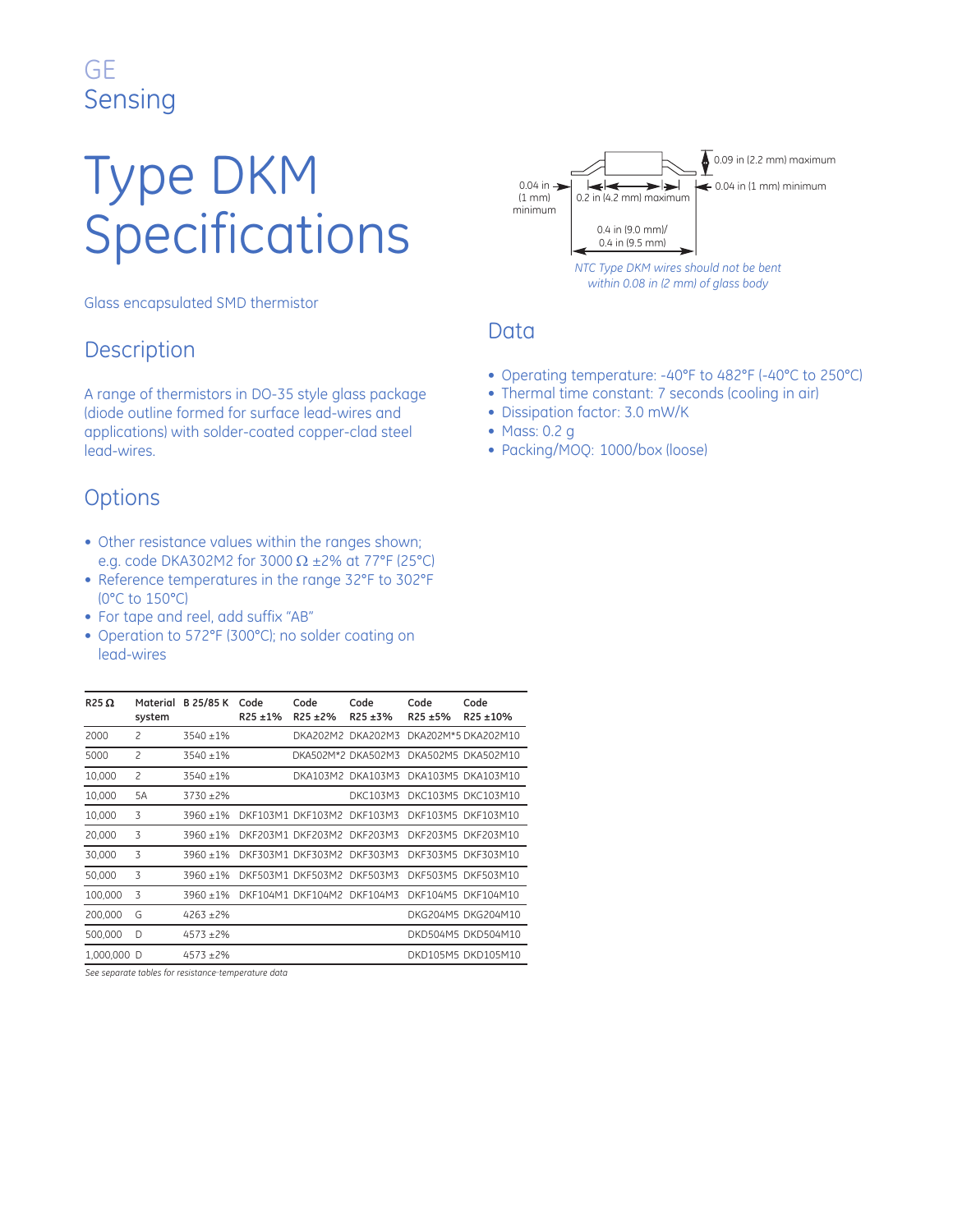# Type GE Specifications

Glass encapsulated DO-35 package

#### **Options**

- For reel taping "R" suffix
- Nickel leads for welding
- Other resistances in the range 250  $\Omega$  to 5 M $\Omega$
- Other tolerances, tolerances at other temperatures
- Alternative leads lengths, lead materials
- Can be expanded to 572°F (300°C) with nickel leads

| $R$ ο@25C (Ω)                                | <b>Material System</b> | Beta 25/85 | <b>Type Number</b>   |  |
|----------------------------------------------|------------------------|------------|----------------------|--|
| 250                                          | $GE5.5*$               | 2983       | AL03006-165.9-55-K   |  |
| 500                                          | $GE5.5*$               | 2983       | AL03006-331.8-55-K   |  |
| 1K                                           | GE7.3                  | 3499       | AL03006-624-73-K     |  |
| 2K                                           | GE7.3                  | 3499       | AL03006-1248-73-K    |  |
| 2786                                         | GE10.1                 | 4102       | AL03006-1576-101-K   |  |
| 3K                                           | GE7.6                  | 3553       | AL03006-1847-76-K    |  |
| 4K                                           | GE7.6                  | 3553       | AL03006-2463-76-K    |  |
| 5K                                           | GE7.6                  | 3553       | AL03006-3079-76-K    |  |
| 10K                                          | GE9.7A                 | 3992       | AL03006-5818-97-K    |  |
| 20K                                          | GE9.8                  | 3974       | AL03006-11.7K-98-K   |  |
| 30K                                          | GE9.8                  | 3974       | AL03006-17.53K-98-K  |  |
| 50K                                          | GE9.7B                 | 3952       | AL03006-29.1K-97-K   |  |
| 100K                                         | GE9.7B                 | 3952       | AL03006-58.2K-97-K   |  |
| 200K                                         | GE12.3                 | 4365       | AL03006-111.3K-123-K |  |
| 500K                                         | GE13.8                 | 4567       | AL03006-269.8K-138-K |  |
| 1M                                           | GE14.5                 | 4661       | AL03006-535K-145-K   |  |
| 5M                                           | GE16.4                 | 4848       | AL03006-2.6M-164-K   |  |
| *maximum operating temperature 302°F (150°C) |                        |            |                      |  |



- Standard resistance tolerance: ±10% @ 77°F (25°C)
- Dissipation constant: 3.0 mW/K
- Time constant: 7 seconds
- Operating range: -58°F to 400°F (-50°C to 204°C)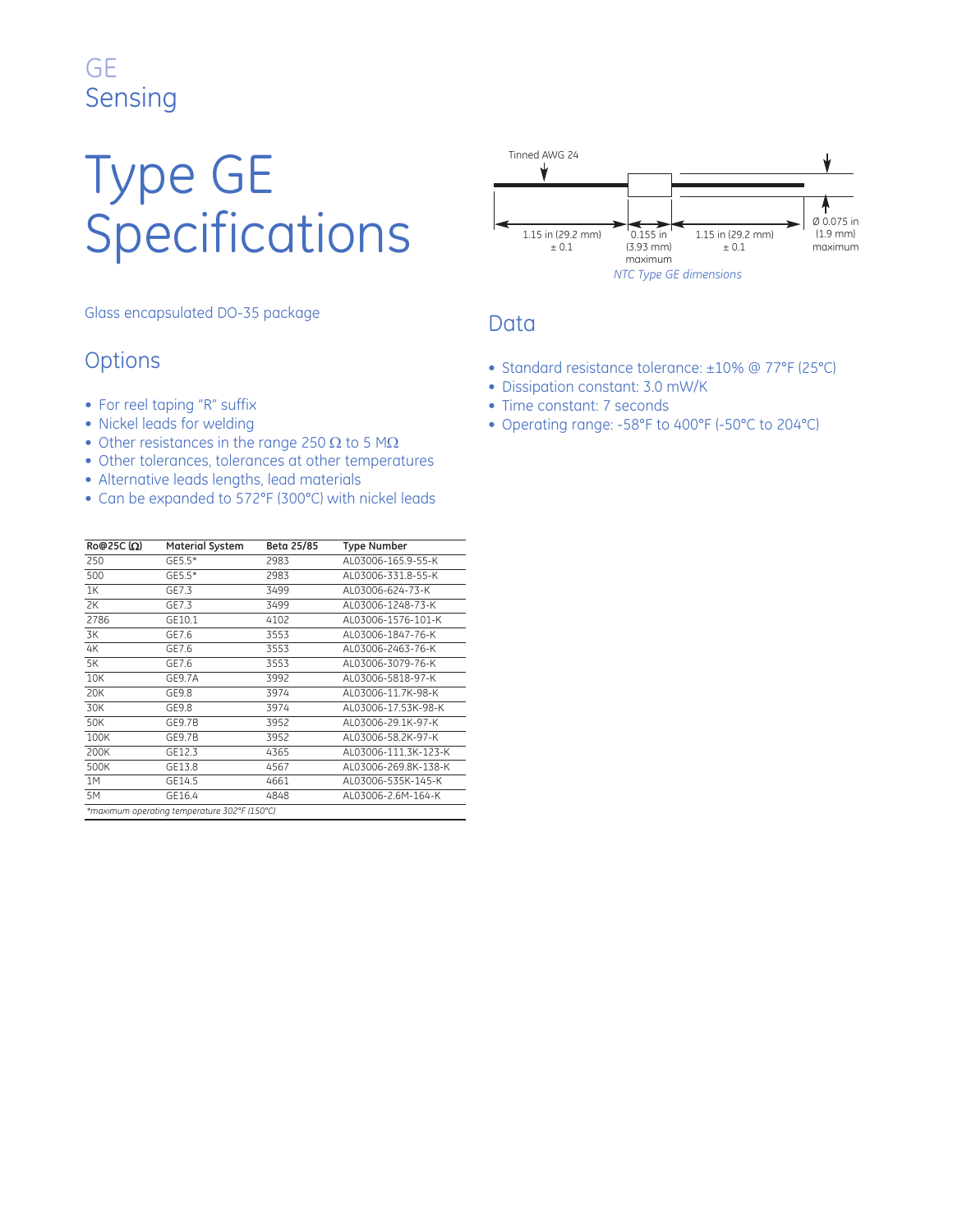# Type MELF Specifications

Glass encapsulated SMD thermistor

### **Description**

Hermetically sealed, glass encapsulated thermistor in SOD-80 SMD package.

### **Options**

- For ±5% @ 77°F (25°C), replace "K" with "J"
- For ±3% @ 77°F (25°C), replace "K" with "H"
- For ±2% @ 77°F (25°C), replace "K" with "G"
- For reel taping add "R" suffix
- Other resistances in teh range 250  $\Omega$  to 5 M $\Omega$  available
- Other tolerances, tolerances at other temperatures

| Ro@25C $(\Omega)$ | <b>Material System</b>                       | Beta 25/85 | <b>Type Number</b> |
|-------------------|----------------------------------------------|------------|--------------------|
| 250               | GE5.5*                                       | 2983       | 03006-165.9-55-K   |
| 500               | GE5.5*                                       | 2983       | 03006-331.8-55-K   |
| 1K                | GE7.3                                        | 3499       | 03006-624-73-K     |
| 2K                | GE7.3                                        | 3499       | 03006-1248-73-K    |
| 2786              | GE10.1                                       | 4102       | 03006-1576-101-K   |
| 3K                | GE7.6                                        | 3553       | 03006-1847-76-K    |
| 4K                | GE7.6                                        | 3553       | 03006-2463-76-K    |
| 5K                | GE7.6                                        | 3553       | 03006-3079-76-K    |
| 10K               | GE9.7A                                       | 3992       | 03006-5818-97-K    |
| 20K               | GE9.8                                        | 3974       | 03006-11.7K-98-K   |
| 30K               | GE9.8                                        | 3974       | 03006-17.53K-98-K  |
| 50K               | GE9.7B                                       | 3952       | 03006-29.1K-97-K   |
| 100K              | GE9.7B                                       | 3952       | 03006-58.2-97-K    |
| 200K              | GE12.3                                       | 4365       | 03006-111.3K-123-K |
| 500K              | GE13.8                                       | 4567       | 03006-269.8K-138-K |
| 1M                | GE14.5                                       | 4661       | 03006-535K-145-K   |
| 5M                | GE16.4                                       | 4848       | 03006-2.6M-164-K   |
|                   | *maximum operating temperature 302°F (150°C) |            |                    |



- Standard resistance tolerance: ±10% @ 77°F (25°C)
- Dissipation constant: 3.0 mW/°C
- Time constant: 7 seconds
- Operating range: -58°F to 400°F (-50°C to 204°C)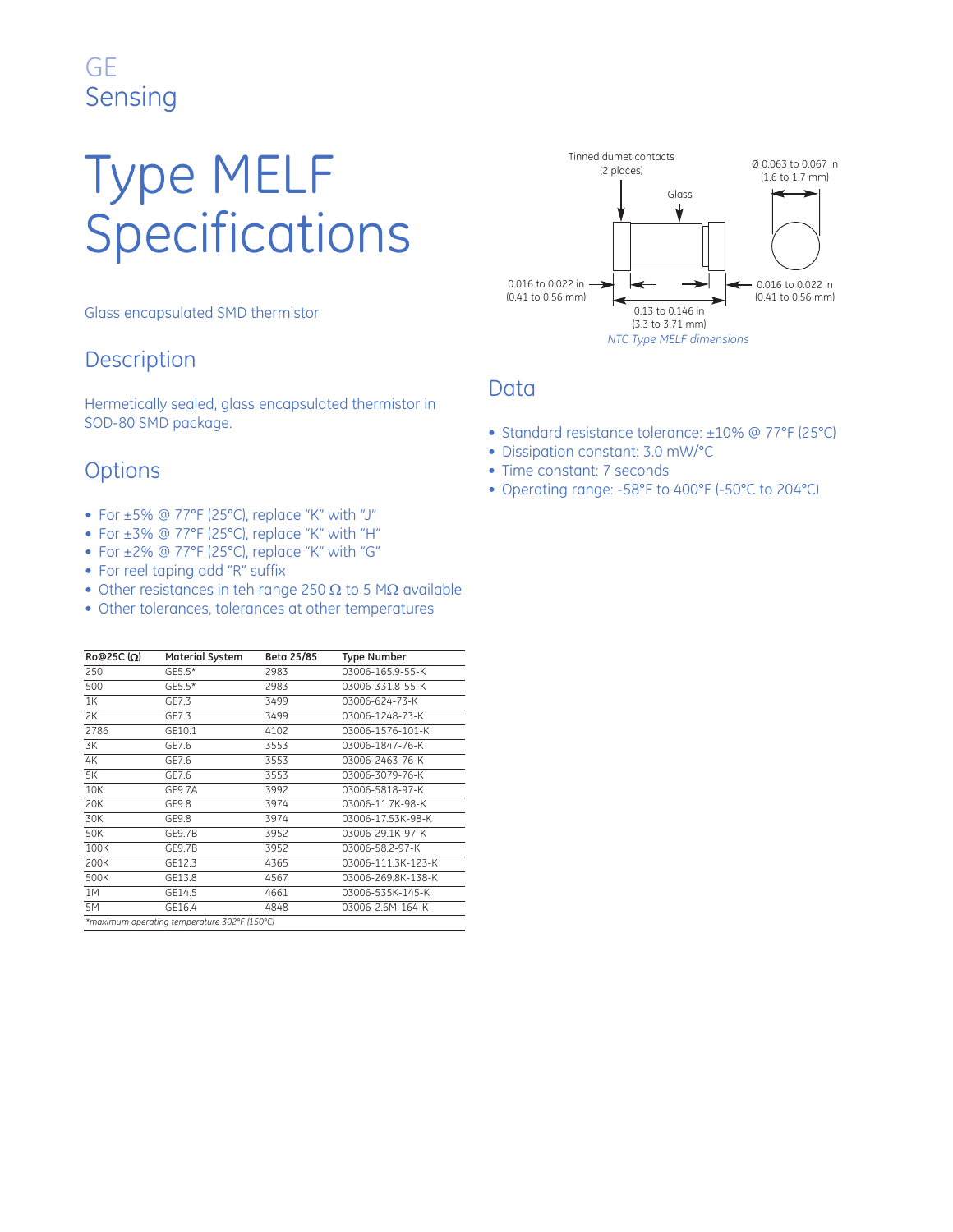# Type TH Specifications

#### Glass encapsulated radial lead thermistor

| Part Number                        | Resistance<br>$(25\Omega)$ | <b>B</b> constant<br>(25/50) | Recommended<br>Maximum<br><b>Operating Current</b><br>at 77°F (25°C) | Maximum<br>Permissible<br>Current<br>at 77°F (25°C) |
|------------------------------------|----------------------------|------------------------------|----------------------------------------------------------------------|-----------------------------------------------------|
| TH220J33G                          | 2.0K                       | 3375K                        | $0.22 \text{ mA}$                                                    | 30.0 mA                                             |
| TH <sub>225</sub> J <sub>13G</sub> | 2.545 K                    | 3745 K                       | $0.22 \text{ mA}$                                                    | 30.0 mA                                             |
| TH238J34G                          | 3.896 K                    | 3434 K                       | $0.20 \text{ mA}$                                                    | 26.5 mA                                             |
| TH253J34G                          | 5.369 K                    | 3434 K                       | $0.16 \text{ mA}$                                                    | 24.0 mA                                             |
| TH310J34G                          | 10.74 K                    | 3434 K                       | $0.13 \text{ mA}$                                                    | 20.0 mA                                             |
| TH310J36G                          | 10.0 K                     | 3684 K                       | $0.14 \text{ mA}$                                                    | 20.0 mA                                             |
| TH310J39G                          | 10.0 K                     | 3933K                        | $0.14 \text{ mA}$                                                    | 20.0 mA                                             |
| TH315J39G                          | 15.0 K                     | 3933K                        | $0.12 \text{ mA}$                                                    | 17.0 mA                                             |
| TH320.J39G                         | 20.0K                      | 3952 K                       | $0.10 \text{ mA}$                                                    | 15.0 mA                                             |
| TH349.J39G                         | 49.12 K                    | 3952K                        | $0.06$ mA                                                            | 10.0 mA                                             |
| TH350J39G                          | 50.0 K                     | 3952K                        | $0.06$ mA                                                            | 10.0 mA                                             |
| TH398.J40G                         | 98.63 K                    | 4014 K                       | 0.045 mA                                                             | 5.0 mA                                              |
| TH410.J40G                         | 100.0 K                    | 4014 K                       | $0.045 \text{ mA}$                                                   | 5.0 mA                                              |
| TH420J34G                          | 200.0K                     | 3450K                        | 0.015 mA                                                             | 3.5 mA                                              |
| TH423J41G                          | 231.4K                     | 4176K                        | $0.015$ mA                                                           | 3.5 mA                                              |
| TH510J44G                          | 1.000 K                    | 4491 K                       | 0.007 mA                                                             | 1.5 <sub>mA</sub>                                   |
| TH513J44G                          | 1.388 K                    | 4491K                        | 0.005 mA                                                             | 1.0 <sub>mA</sub>                                   |



*NTC Type TH dimensions*

- The tolerance of resistance is ±5% for standard device.
- The tolerance of B constant is ±2% for standard device. The constant is determined by the equation:  $B = 3853.9$  In (R25/R50)

R25 and R50 represent the thermistor resistance at 77°F and 122°F (25°C and 50°C) respectively.

• Others: For non-standard devices consult Thermometrics global business.

| <b>Dissipation Factor</b> | Time Constant  | Operating                                              | <b>Rated Power at</b> |
|---------------------------|----------------|--------------------------------------------------------|-----------------------|
| (in still air)            | (in still air) | <b>Temperature Range</b>                               | 77°F (25°C)           |
| $2.0$ (mW/ $^{\circ}$ C)  | 25 (seconds)   | $-40^{\circ}$ F to $482^{\circ}$ F<br>(-40°C to 250°C) | 25 mW                 |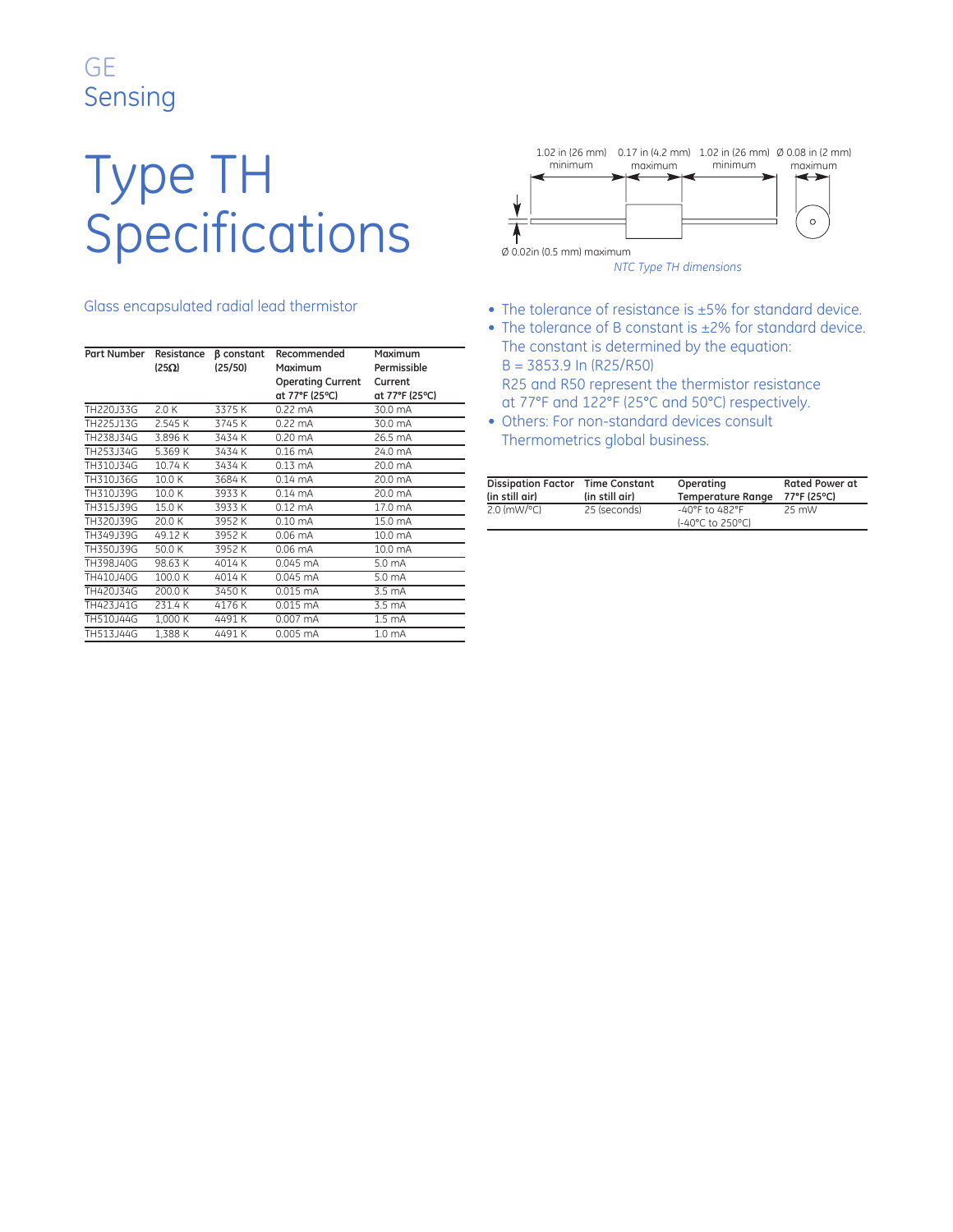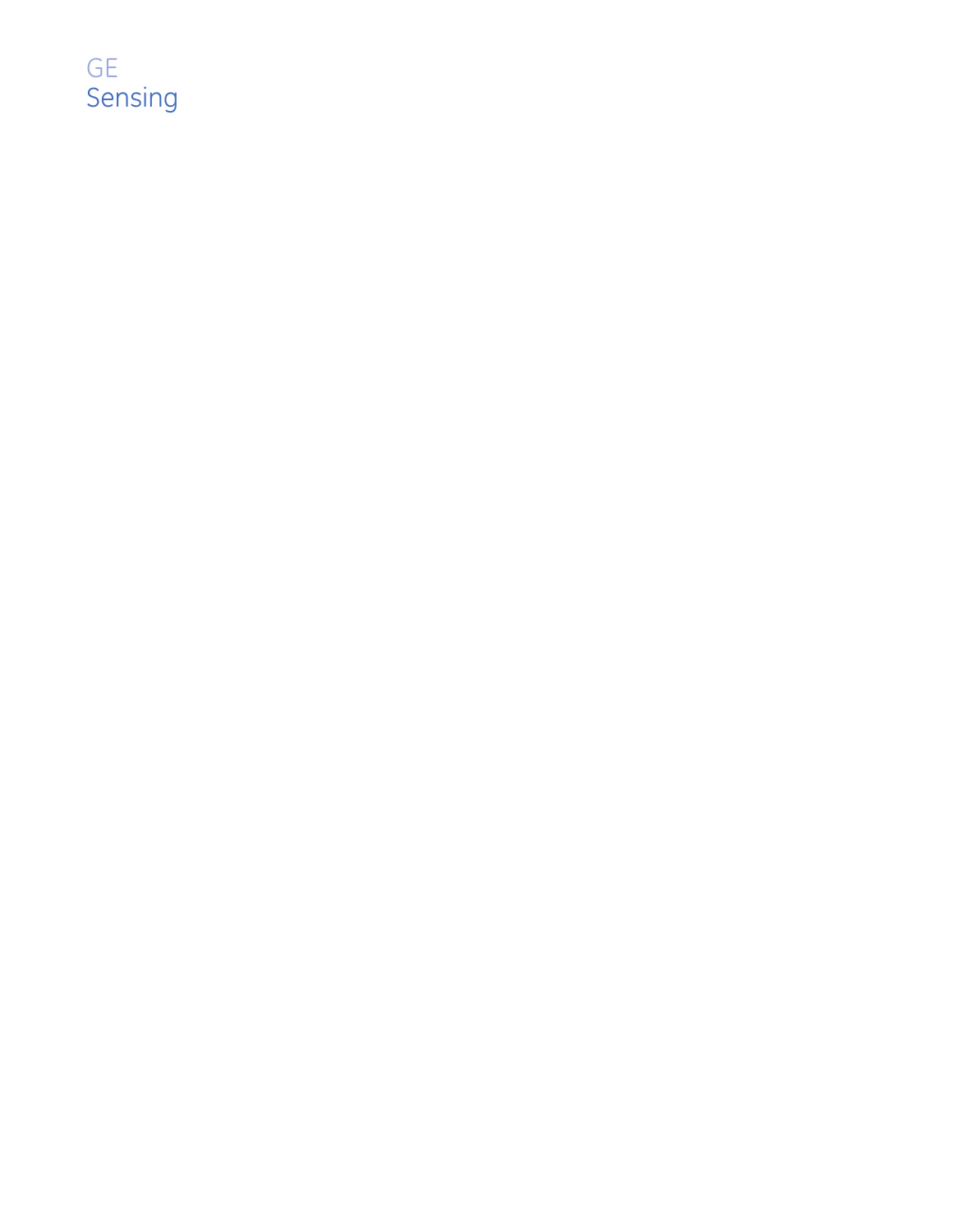



©2008 GE. All rights reserved. 920-320B

All specifications are subject to change for product improvement without notice. GE® is a registered trademark of General Electric Co. Other company or product names mentioned in this document may be trademarks or registered trademarks O2008 GE. All rights reserved.<br>
SP20-320B<br>
All specifications are subject to change for product improvement without notice.<br>
GE® is a registered trademark of General Electric Co. Other company or product<br>
names mentioned i